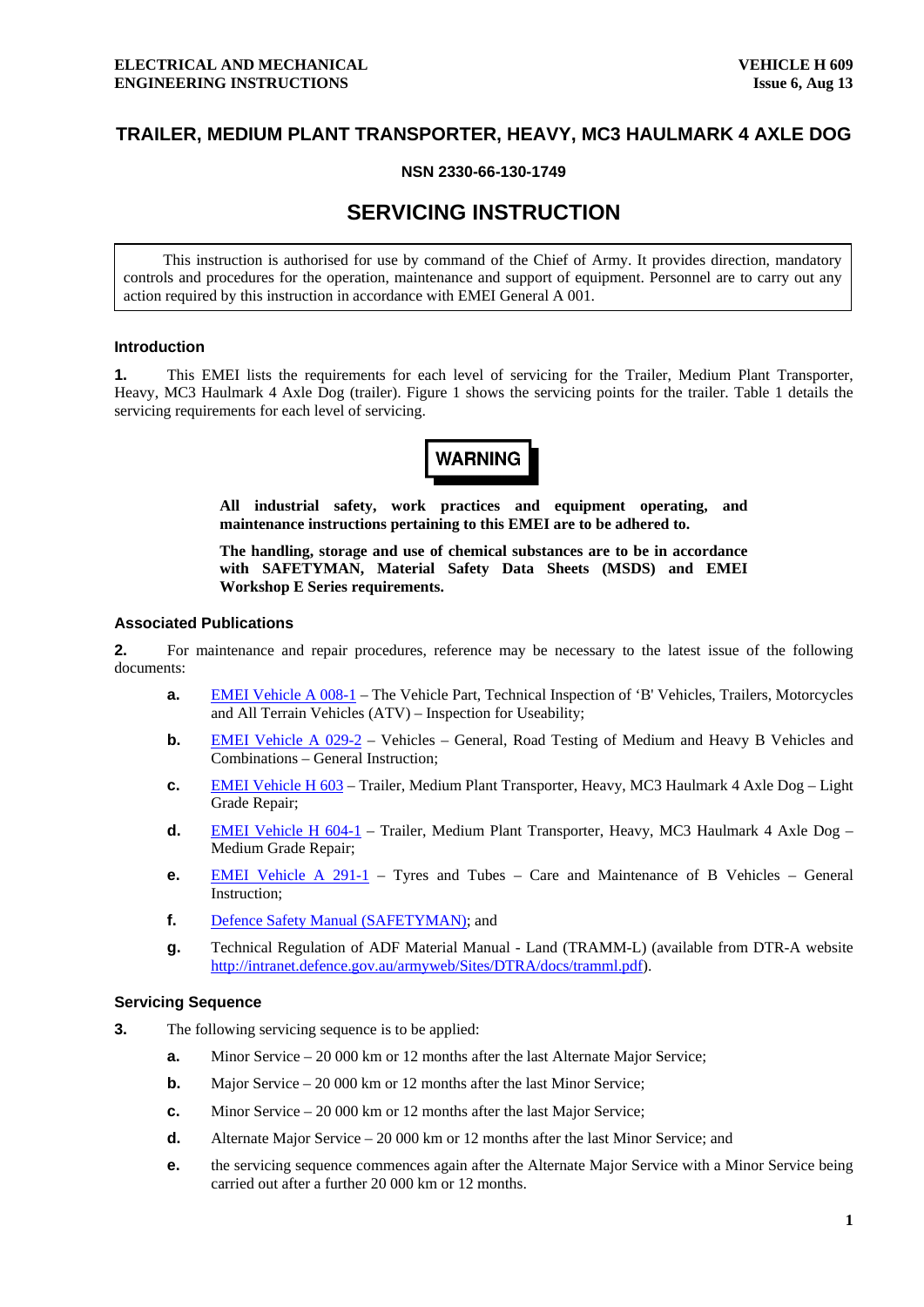<span id="page-1-0"></span>**4.** Servicing is based on distance travelled or time elapsed, with all trailers being serviced at least once every 12 months. Unit commanders may reduce the periods between services or add servicing tasks to meet operational or exercise requirements. A scheduled service may be anticipated or delayed within a limit of plus or minus five percent of the interval between services to meet operational needs and to permit workload planning.

#### **NOTE**

When any equipment exceeds the five percent maximum limit of the servicing interval it is to be classified '**DO NOT USE – XX'** until the outstanding service is completed.

#### **Authorised Personnel**

**5.** Servicing is to be carried out by a Vehicle Mechanic ECN 229 or tri-Service/civilian equivalent.

## **Standard Job**

**6.** Standard job numbers have been raised to detail the vehicle servicing. The following standard job numbers have been allocated:

- **a.** Minor Service 395;
- **b.** Major Service 396;
- **c.** Alternate Major Service 397; and
- **d.** Technical Inspection  $(TI) 6513$ .

# **Additional Tasks**

**7.** No additional tasks are to be added to scheduled maintenance work orders. A separate work order shall be raised to record additional maintenance tasks identified during the servicing and/or the Technical Inspection. These additional tasks may include, but not be limited to, the replacement of wheel bearings, brake pads/shoes, etc, and outstanding modifications. The additional tasks are to be completed in conjunction with the scheduled maintenance.



DE(EMEI)3363